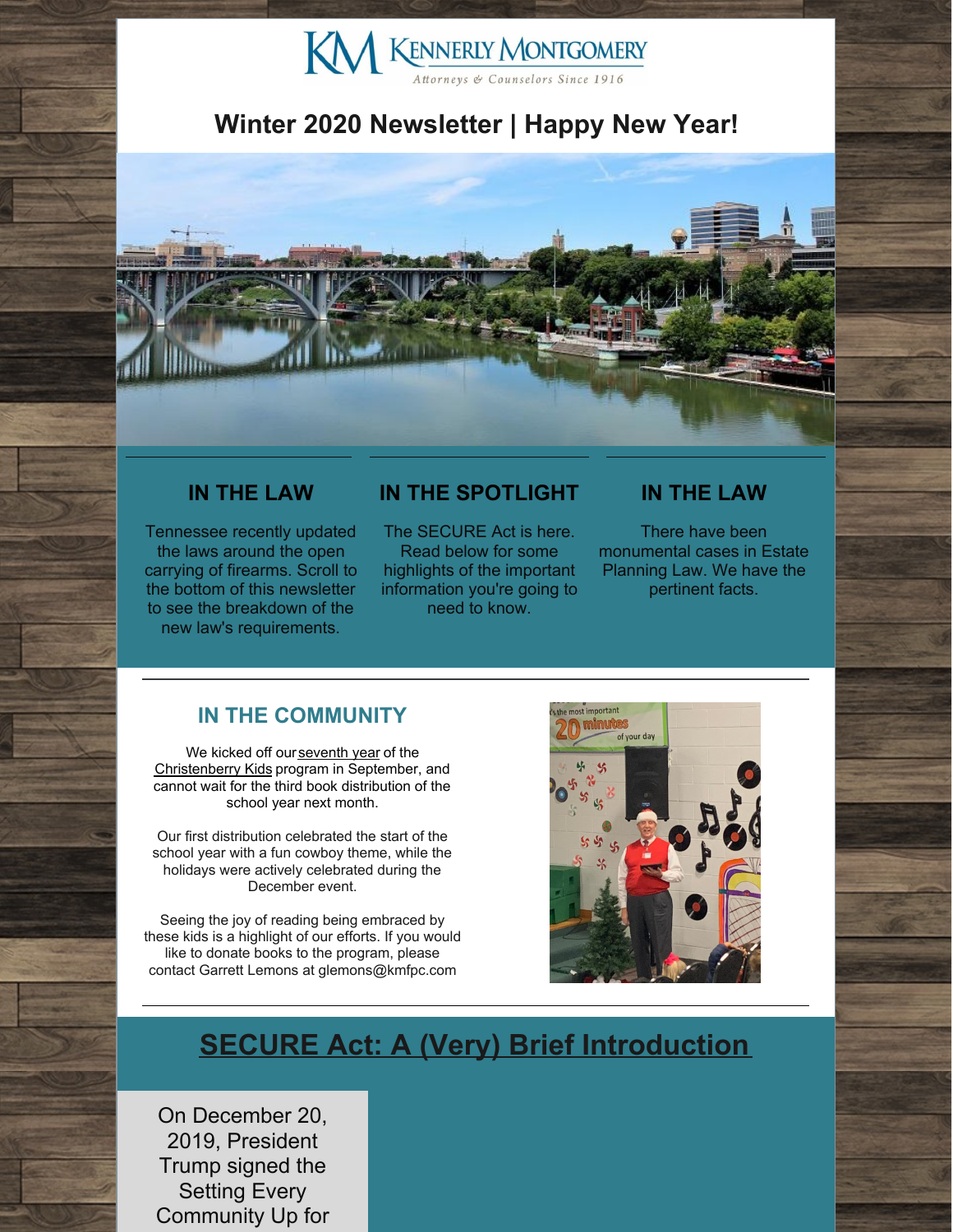Retirement **Enhancement** ("SECURE") Act into law.

The following is a brief overview of some of the key changes as they relate to retirement plan administration:



# **[Ashley](http://www.kmfpc.com/attorneys/ashley_n_trotto.aspx) N. Trotto, Esq.**

**From our last issue:**

**The IRS Updated 401(k) Hardship [Regulations:](http://www.kmfpc.com/Articles/the_irs_updated_401k_hardship_regulations.aspx) Here's What You Need To Know**

- **Safe Harbor 401(k) Notices**: The safe harbor notice requirement for nonelective contributions is eliminated. Employees must still be allowed to make or change elections at least once per year. Effective for plan years beginning after Dec. 31, 2019.
- **Repeal of maximum age for traditional IRA contributions**: Individuals over age 70 ½ may
- continue to make contributions to traditional IRAs.
	- **Effective for contributions and distributions made for tax years after Dec. 31, 2019.**
- **401(k) Plans must allow long-term, part-time employees to participate**: 401(k) plans must have a dual eligibility requirement under which an employee is eligible if he or she:
	- (1) works at least 1,000 hours in one year (the current rule); or
	- (2) works 500 hours in three consecutive years.
	- Effective for plan years beginning after Dec. 31, 2020.
- **Penalty-free withdrawals in case of birth or adoption**: Permits a plan to make in-service distributions up to \$5,000 for expenses related to the birth or adoption of a child and excepts any such distribution from the 10% early withdrawal penalty for participants under age 59 1/2.
	- **Effective for distributions made after Dec. 31, 2019**
- **Increase in age for required minimum distributions**: Increases the required minimum distribution age from 70 ½ to 72.
	- Effective for distributions made after Dec. 31, 2019 for individuals who attain age 70  $\frac{1}{2}$  after such date.
- **Modification of required distribution rules for designated beneficiaries**: Distributions to individuals other than the surviving spouse of the employee, disabled or chronically ill individuals, individuals who are not more than 10 years younger than the employee, or child of the employee who has not reached the age of majority are generally required to be distributed by the end of the 10<sup>th</sup> calendar year following the year of the employee's death.
	- Effective for distributions with respect to employees who die after Dec. 31, 2019
	- For government plans, the effective date is Dec. 31, 2021

Plan sponsors generally have until the last day of the first plan year beginning on or after Jan. 1, 2022 to amend their plans to comply with SECURE Act provisions. Governmental plan sponsors have until the last day of the first plan year beginning on or after Jan. 1, 2024.

**NOTE:** Although employers can delay amendment of their plans, some provisions of the Act are already in effect and changes to plan administration or employee communications may be required immediately or in the near future.

Over the next few months, we will be diving further into the SECURE Act and its effect on our clients. We are already planning our **spring [seminar](http://www.kmfpc.com/our_firm/seminars_education.aspx)** on this topic, so keep an eye out in your email for an invitation. We'd love to see you there! Also, be on the lookout for additional information on the SECURE Act as it relates to estate planning.

As always, for any of your Employee Benefits needs, please contact us at (865) 546-7311.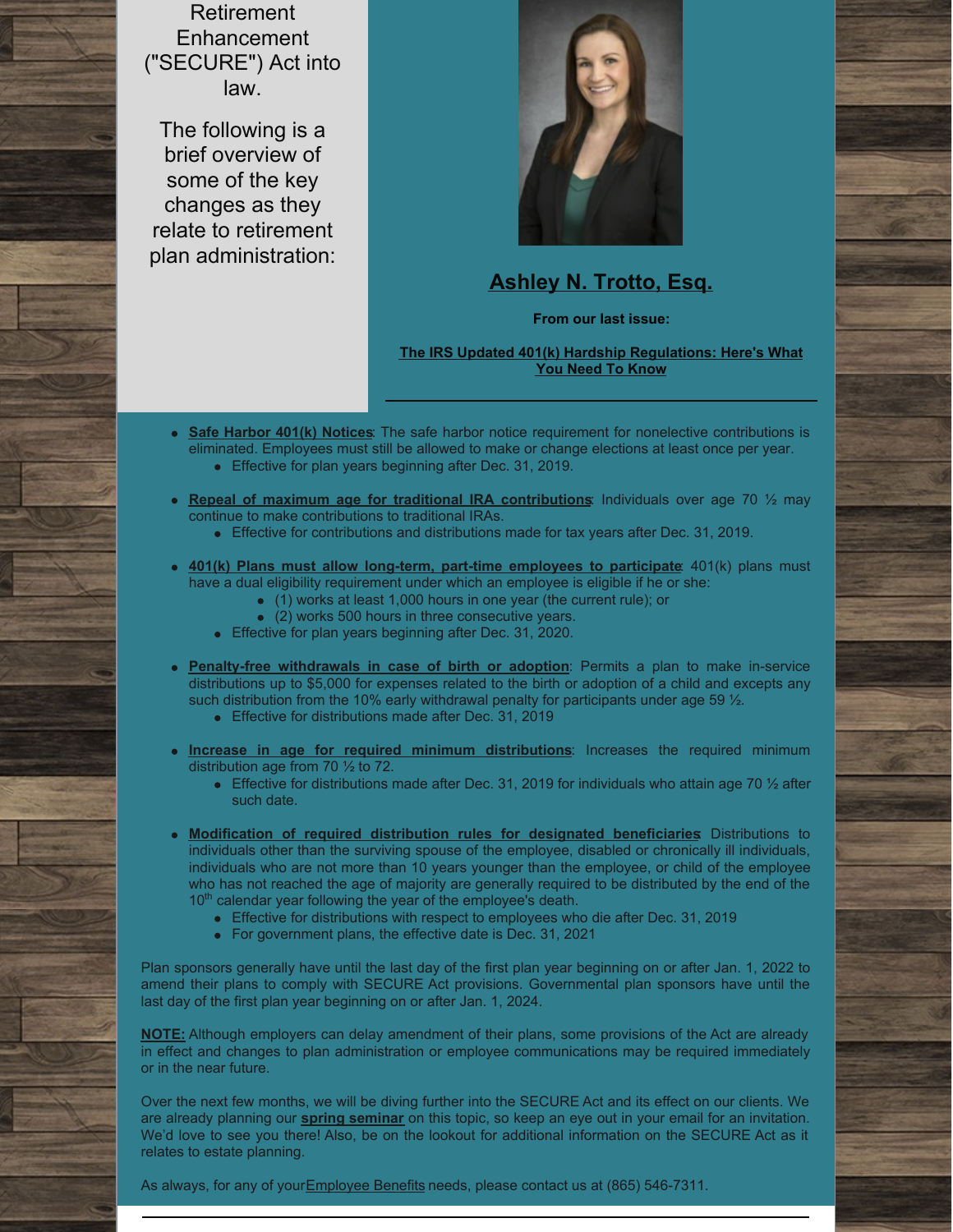# **An Update to the Fair Labor Standards Act (FLSA)**

The updated Fair Labor Standards Act's long-awaited final overtime rule went into effect on January 1, 2020. Please keep the following important provisions in mind when assessing your current payroll practices and procedures:

- 1. The salary threshold for exempt employees has increased to \$684 per week (\$35,568 annually);
- 2. The exemption threshold for highly compensated employees has increased to \$107,432; and
- 3. Employers may use non-discretionary bonuses and incentives, including commissions, paid at least annually to satisfy up to 10% of the salary threshold.

Please direct questions about the final rule or its [application](http://www.kmfpc.com/attorneys/ashley_n_trotto.aspx) toyour specific [workforce](http://www.kmfpc.com/practice_areas/employment_law.aspx) to Ashley N. Trotto, Esq. at (865) 546-7311.

# **Reminders that Planning Requires Attention to Detail**



# **Marshall H. [Peterson,](http://www.kmfpc.com/attorneys/marshall_h_peterson.aspx) Esq.**

**Two recent cases in probate law highlight the importance of thorough estate [planning.](http://www.kmfpc.com/practice_areas/estate_planning.aspx)**

**Clients of Kennerly, Montgomery & Finley benefited from both cases and current and future clients should note the lessons to be learned.**

#### **First, An Exception to the Real Estate Vesting Rule**

In *In Re Estate of Nichols,* 2018 WL 1443017 (Tenn. Ct. App. Mar. 22, 2018), two daughters were provided bequests under their father's will. The balance of the estate—the residuary—was directed to another beneficiary.

The executor claimed that there were not sufficient liquid assets to satisfy the bequests, and that the real estate–the great majority of the residuary estate value–was untouchable as a source of funding.

The general rule is that real estate vests in the beneficiary upon the testator's death and therefore is not part of the probate estate. The Court of Appeals in this case established an exception to the real estate vesting rule. The result is that the daughters received their bequests, and now, the rule for all estate administrations is that the bequests are funded before the residuary—even if that residuary is real estate.

#### **Second, The Importance of Proper Will Execution**

A will is not effective until the testator dies and the probate court admits it to probate. A will must be properly executed for the probate court to validate it as a will. The standard for execution of a will is subject to long-standing safeguards. Among those safeguards is the requirement that at least two witnesses be present when the testator executes the document and that the witnesses and the testator are in the sight and presence of each other. The witnesses are not only affirming that the testator signed the will, but also that the testator appeared to know it was intended as a will, that no one was coercing the signing, and that the testator appeared to have the requisite capacity.

To expedite estate administration, a lawyer-drafted will often involves an affidavit—a sworn statement affirming the witnesses were present and the circumstances appeared appropriate for a will signing. The affidavit is not part of the will but is prepared as an additional document to be submitted to the court with the will. The affidavit is presented in lieu of the witnesses appearing to testify as to the proper execution of the purported will.

In *In Re Estate of Morris*, 2015 WL 557970 (Tenn. Ct. App. Feb. 9, 2015), beneficiaries who were left out of the purported will contended that the document was invalid as a will because the document was not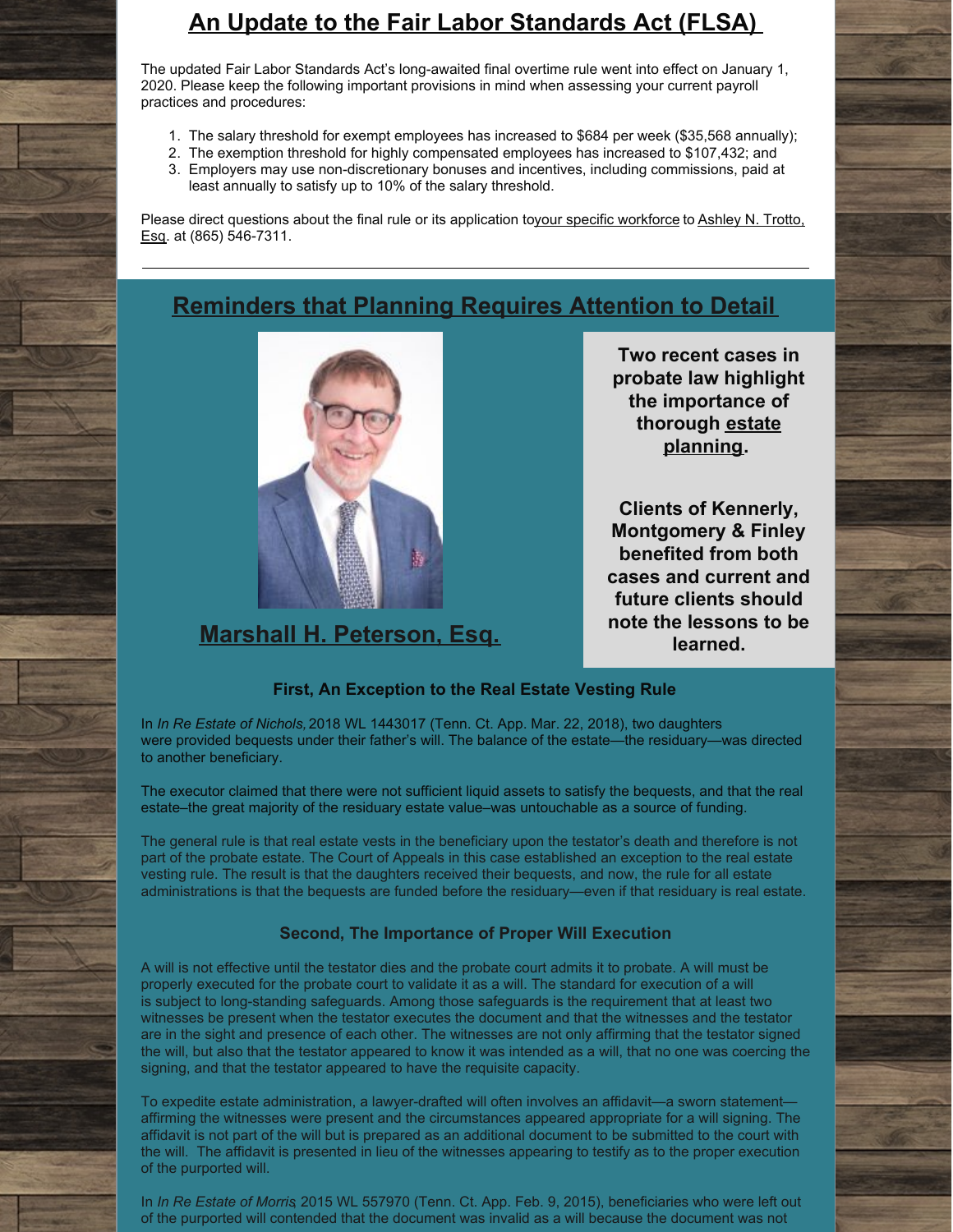witnessed. The Court of Appeals agreed. The decedent Morris signed a document that looked like a will, and the document was supported by an affidavit, but no witnesses signed the will. The consequence of the Morris will being invalidated is that Mr. Morris died intestate, meaning he had no will, and the estate's assets passed equally to the decedent's heirs in accordance with state law on intestacy. Those intestate takers included the omitted beneficiaries.

#### **Lessons to be Learned**

Estate planning requires thinking through the most effective ways to accomplish objectives, followed by careful implementation. Seek professional help. Your estate reflects your legacy. A lifetime of accumulation given in dedication to loved ones and favored causes warrants taking time to get proper advice and follow-through. Without appropriate planning, you run the risk of your intentions falling by the wayside.

At Kennerly, Montgomery & Finley, we have expertise and [experience](http://www.kmfpc.com/practice_areas/pension_and_employee_benefits.aspx) in trusts and [estates](http://www.kmfpc.com/practice_areas/estate_planning.aspx), [charitable](http://www.kmfpc.com/practice_areas/churches_nonprofit_and_tax-exempt_organizations.aspx) giving, employee benefits, business [succession](http://www.kmfpc.com/practice_areas/business_and_corporate_law.aspx) planning, real [estate](http://www.kmfpc.com/practice_areas/real_estate_law.aspx), intellectual property, [debtor/creditor,](http://www.kmfpc.com/practice_areas/intellectual_property.aspx) [family](http://www.kmfpc.com/practice_areas/divorce_and_family_law.aspx) law, business [structures](http://www.kmfpc.com/practice_areas/employment_law.aspx), and asset [protecting,](http://www.kmfpc.com/practice_areas/probate_and_estate_administration.aspx) among others. We can handle all these issues in litigation, but we prefer to help clients plan and follow-through to avoid litigation and have assurance that their plans and dreams will be implemented.

### **Other Developments in Trusts and Estates**

**[Tennessee's](http://www.kmfpc.com/Articles/tennessees_marital_asset_protection_map_trust.aspx) Marital Asset Protection ("MAP") Trust**

**Recent Changes to Trust and Estate Laws in [Tennessee](http://www.kmfpc.com/Articles/recent_changes_to_trust_and_estate_laws_in_tennessee.aspx)**

**by Michael R. [Crowder,](http://www.kmfpc.com/attorneys/michael_r_crowder.aspx) Esq.**

# **Legal Tip: 2020 Dates**

One small way to protect yourself and your business this year is by writing "2020" when dating all checks, contracts, and other official documents instead of the common shorthand method of "20."

> **Do: 1/1/2020 Don't: 1/1/20**



501(c)(3) Tax-Exempt Organizations and Lobbying Revisited Grassroots Lobbying

In my last article regarding lobbying and  $501(c)(3)$  taxexempt [organizations,](http://www.kmfpc.com/Uploads/Files/News/June 2016 KM Newsletter.pdf) I discussed the extent to which these organizations may take part in Direct Lobbying activities.

Direct Lobbying refers to communications with legislators or legislative staff members that specifies and expresses a view on a particular piece of legislation.

Another type of lobbying, Grassroots Lobbying, is also governed by general rules under Internal Revenue Code § 4911.



**Zack R. [Gardner,](http://www.kmfpc.com/attorneys/zack_r_gardner.aspx) Esq.**

From our last issue:

**Clarifying the [Tennessee](http://www.kmfpc.com/Articles/clarifying_the_tennessee_public_records_act.aspx) Public Records Act**

In the context of  $501(c)(3)$  [tax-exempt](http://www.kmfpc.com/practice_areas/churches_nonprofit_and_tax-exempt_organizations.aspx) entities, Grassroots Lobbying refers to attempts to influence legislation by trying to affect the general public's opinion with respect to—and encourage action on—a particular piece of legislation. Much like Direct Lobbying, the different types of communications with the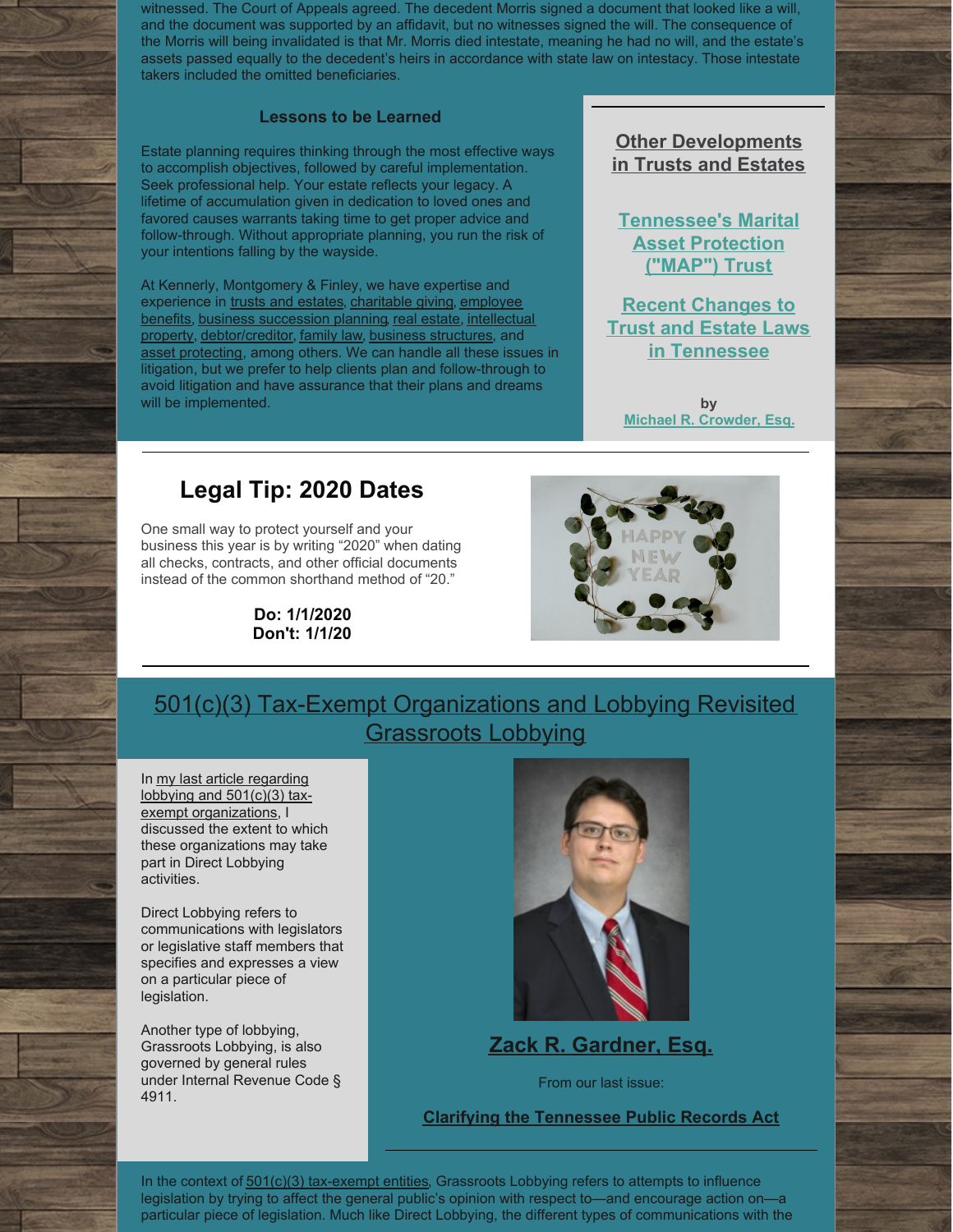public refer to and reflect on a particular view of said legislation.

Grassroots Lobbying has two tests that limit the amount of time or money that can be spent on such activities. The first test, the "Substantial Part Test," described in my previous article, applies much the same to Grassroots Lobbying as it does to Direct Lobbying. The Expenditure Test for Grassroots Lobbying is based on the lobbying nontaxable amount for Direct Lobbying as set forth in Internal Revenue Code § 4911(c)(2). See the table below for the applicable amounts:

#### **If the exempt purpose expenditures are:** Not over \$500,000 Over \$500,000, but not over \$1,000,000 Over \$1,000,000, but not over \$1,500,000 Over \$1,500,000 **The Direct Lobbying nontaxable amount is no more than:** • 20% of the exempt purpose expenditures **\$100,000 plus 15% of the** excess of the amount over \$500,000 **\$175,000 plus 10% of the** excess of the amount over \$1,000,000 **\$225,000 plus 5% of the** excess of the amount over \$1,500,000 **The Grassroots Lobbying nontaxable amount is no more than:** • 5% of the exempt purpose expenditures **\$25,000 plus 3.75% of the** excess of the amount over \$500,000 **\$43,750 plus 2.5% of the** excess of the amount over \$500,000 **\$56,250 plus 1.25% of the** excess of the amount over \$1,500,000

The Grassroots Lobbying nontaxable amount for a tax-exempt organization is equal to 25% of the applicable Direct Lobbying nontaxable amount expended by the tax-exempt organization during a taxable year. For example, if a 501(3)(c) tax-exempt organization has exempt purpose expenditures of less than \$500,000, then their Grassroots Lobbying nontaxable amount would be equal to no more than 5% of the entity's total exempt purpose expenditures.

Ultimately, the rules surrounding Grassroots Lobbying are in place to limit the amount of expenditures tax-exempt organizations are spending in attempts to influence legislation. The rules expressly do not, among other things, limit tax-exempt organizations from:

- 1. Making available the results of nonpartisan analysis, study, or research;
- 2. Providing technical advice or assistance to a governmental body, committee, or other subdivision thereof in response to a written request where such advice would otherwise constitute the influencing of legislation; or
- 3. Appearances before, or communications to, any legislative body with respect to a possible decision of such body which might affect the existence of the organization, its powers and duties, tax-exempt status, or the deduction of contributions to the organization.

As with Direct Lobbying, a tax-exempt organization wishing to use the Expenditures Test must elect to do so by filing a Form 5768 with the IRS, and the election stays in place until a revocation is filed. If your taxexempt [organization](http://www.kmfpc.com/practice_areas/churches_nonprofit_and_tax-exempt_organizations.aspx) needs any assistance with this or any other legal need, please reach out to us at (865) 546-7311.

# **New Concealed Carry Law Eases Access to Handguns**

As of January 1, 2020, Tennessee citizens will find it easier to obtain a concealed carry permit for a handgun. The new law, Tenn. Code Ann. § 39-17-1366, provides for a simpler training process for those who wish to obtain a handgun permit. This law differentiates between the current, older permit law, now known as the "enhanced handgun carry permit," and the new, more limited permit, referred to as a "concealed